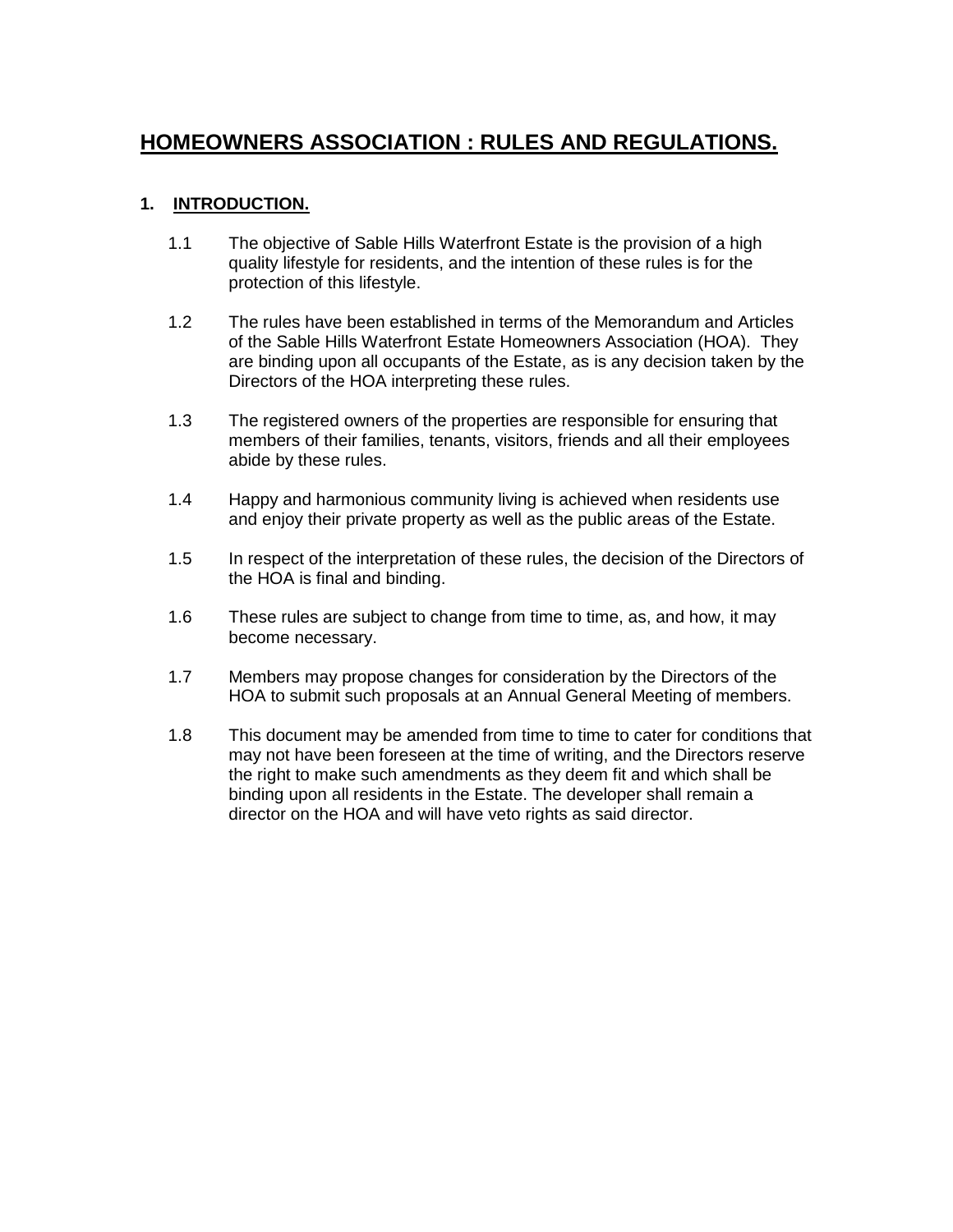## **2. STREETS WITHIN THE ESTATE.**

- 2.1 The streets of the Estate are for the movement of all occupants, whether by foot or mechanical means. Note that cars are considered to be part of the street environments, but not necessarily the dominating factor.
	- 2.1.1 Speed limit is restricted to 30 km per hour, at all times on all roads.
	- 2.1.2 Save for the above the Gauteng Road Traffic Ordinance is still in force.
	- 2.1.3 Parents are responsible for ensuring that their children use streets in a safe and cautious manner.
	- 2.1.4 Engine powered vehicles are not allowed to drive anywhere except in the streets of the Estate. Parks, common areas and pavements are off-limits.
	- 2.1.5 Residents are requested to remember that pedestrians will frequently cross streets at designated crossings in the Estate, and motorists should always approach such crossings with caution.
	- 2.1.6 Bicycles, motorcycles, quad bikes or skateboards are prohibited from gardens, common areas, tennis courts and walkways.
	- 2.1.7 The use of go-carts, off road bikes etc, within the Estate is strictly prohibited.
	- 2.1.8 The use of quad bikes is allowed within the Estate. The following rules apply to the use of these quad bikes
		- 2.1.8.1 They are only allowed on the streets designated as vehicle access roads
		- 2.1.8.2 Within the speed limit
		- 2.1.8.3 Not allowed to be driven by under age or un-licensed persons unless so specified by the quad bike size or capacity and if under age to be accompanied by a licensed driver, parents or responsible licensed individual.
	- 2.1.9 If considered appropriate the Directors of the HOA may and can decide to impose fines for repeated violations.
	- 2.1.10 Refuse, garden refuse and refuse bags may not be placed on the pavements except if it will be removed within a period of 12 hours. The refuse removal schedule will be published for all residents.

### **3. GOOD NEIGHBOURLINESS.**

- 3.1 No business activity or hobby, which would cause aggravation or nuisance to fellow residents, may be conducted, including auctions and jumble sales or the fly of model aircraft.
- 3.2 The volume of music or electronic instruments, partying and the activities of friends and visitors should be tuned to a level so as not to be heard on adjoining properties.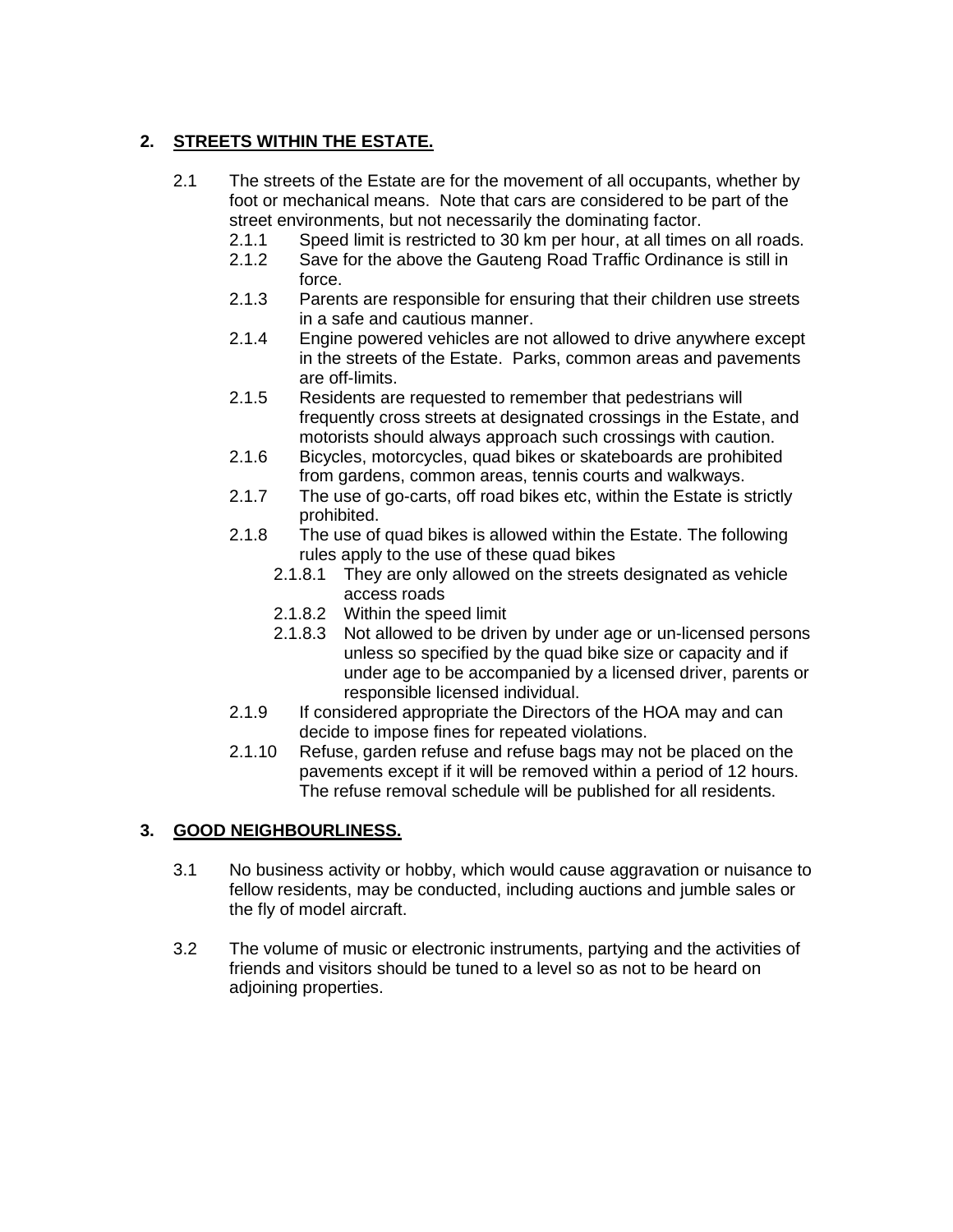- 3.3 The mechanical maintenance, and the use of, power saws, lawn mowers, and the like (electric mowers are preferred), should only be indulged between the following hours: May - August 07h30 - 18h00 September - April 07h00 - 19h00 Sundays & public holidays 09h00 - 18h00 (not between 13h00 & 16h00)
- 3.4 Washing should only be hung on lines screened from the street and neighbouring properties.

#### **4. ARCHITECTURAL STANDARDS.**

4.1 The provisions of the document, titled, Architectural Guidelines will apply in its entirety. See Annexure – "A".

#### **5. THE STREETSCAPE.**

- 5.1 Building material may not be dumped on the sidewalks under any circumstances. See Building Activity Guidelines Annexure B point 2.1.
- 5.2 No trees or other vegetation may be removed or damaged. Removal of any trees or vegetation can only be done after written approval from the HOA.
- 5.3 No Wendy houses, steel carports, shade ports, portable pools, pre-fabricated structures, garden sheds etc will be permitted in the Estate without the written approval of the HOA.
- 5.4 No garden or boundary fences and / or walls will be permitted in the Estate without the written approval from the HOA. The architectural guidelines will make provision when these are allowed and of what material these are to be constructed of.
- 5.5 The sinking of bore holes will not be permitted in the Estate.

#### **6. ENVIRONMENTAL MANAGEMENT.**

- 6.1 No rubble or refuse should be dumped or discarded in any public area, including the parks, streets, common areas and dam environs.
- 6.2 A particular appeal is made to residents to leave open spaces they visit in a cleaner condition than in which it was found. Residents are requested to develop the habit of picking up and disposing of any litter encountered in the open spaces.
- 6.3 Picnicking will only be allowed in designated areas.
- 6.4 Flora may not be damaged or removed from the Estate.
- 6.5 Fauna of any nature may not be chased or trapped in the Estate.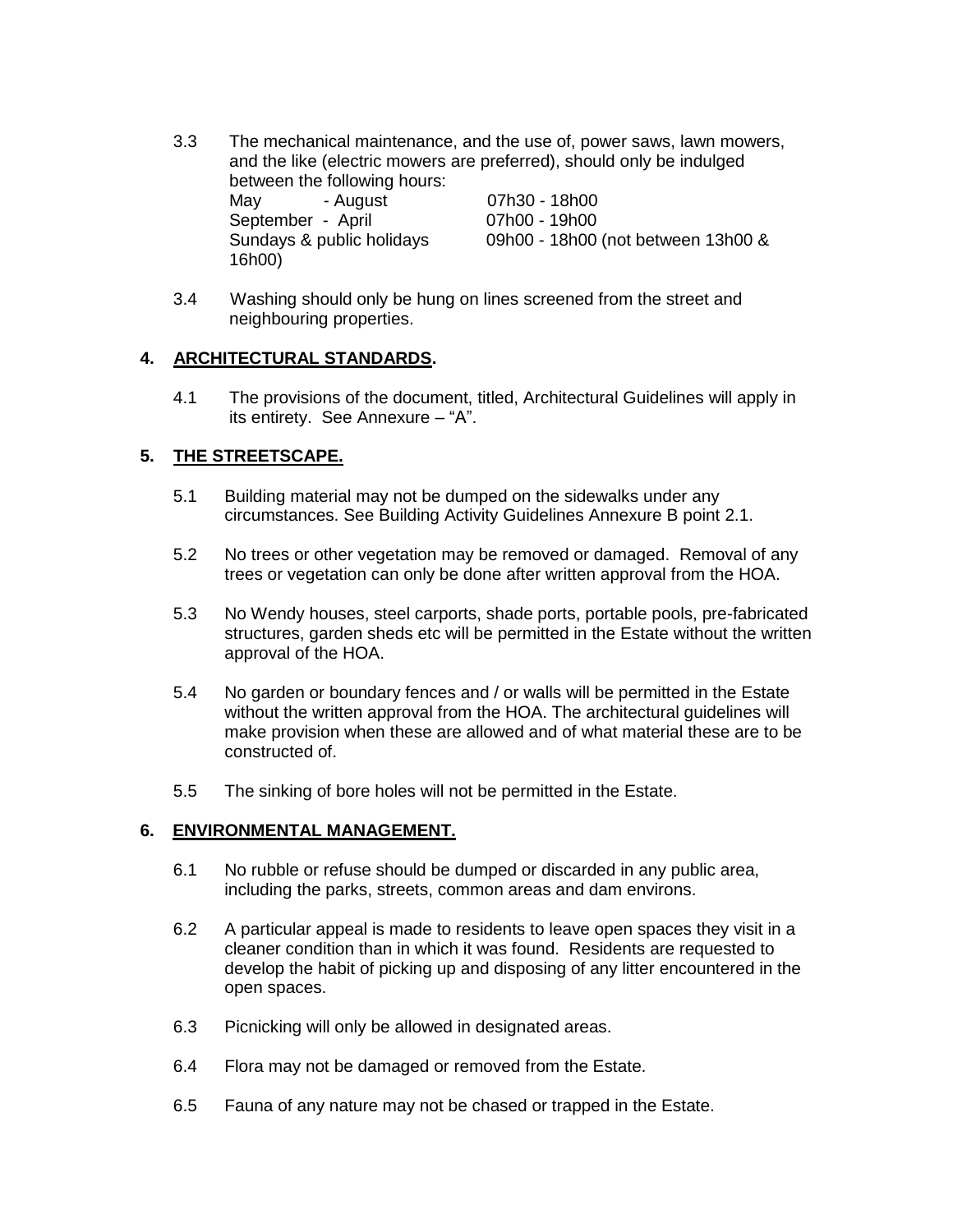- 6.6 Residents must ensure that declared noxious flora is not planted or growing in their gardens.
- 6.7 Swimming pool may not be emptied into streets but must be disposed of on owners plot, or as directed by HOA or Local Authority.
- 6.8 Vacant stand must be kept clean on a regular basis to the satisfaction of the HOA, and if not maintained, the HOA reserves the right to clean the plots at the owner's expense.
- 6.9 The resident's use of the common areas and facilities will be entirely at their own risk at all times.
- 6.10 The use of fireworks is strictly prohibited within the boundaries of the Estate.
- 6.11 The use of alcoholic beverages in the open spaces, parks, lawns or any other common area is strictly forbidden except in areas where demarcated for use and non-compliance is subject to prosecution in terms of municipal bylaws for public open spaces.
- 6.12 The provisions of the Environmental Guidelines document will apply in its entirety. See Annexure – "C".

### **7. LIMITATIONS ON SERVICES.**

- 7.1 Each stand will be supplied with a 40 Amp, 1 phase , 230 V electrical connection at the street or any other boundary, as the HOA may see fit. The cost of all the electricity consumed by each property owner will be for his/her personal account. With submission of building plans to the HOA for approval, each plot owner will be required to pay the HOA an electrical connection fee of R1000-00 excl. VAT for the supply and installation of a 1 phase kWh meter as well as a deposit of R1000-00 for electrical consumption, which will be kept by the HOA interest free and will be refundable on cancellation of the electrical connection and payment of all outstanding electrical costs. These fees will be reviewed from time to time.
- 7.2 Each stand will be supplied with a 25 mm diameter water connection with a minimum pressure of 1.5 Bar at the street boundary or any other boundary, as the HOA may see fit. The cost of all the water consumed by each property owner will be for his / her personal account. With submission of building plans to the HOA for approval, each stand owner will be required to pay the HOA a water connection fee of R1000-00 excl. VAT for the supply and installation of a 25 mm diameter water meter as well as a deposit of R500-00 for water consumption which will be kept by the HOA interest free and will be refundable on cancellation of the water connection and payment of all outstanding water costs .These fees will be reviewed from time to time.The water rates will be as follows and will be reviewed from time to time and are based on the monthly consumption :
	- # from 1 to 40,000 litres/month standard rate / 1000 litres.
- - # from 40,001 to 55,000 litres/month  $\blacksquare$  2 x standard rate/1000 litres.
-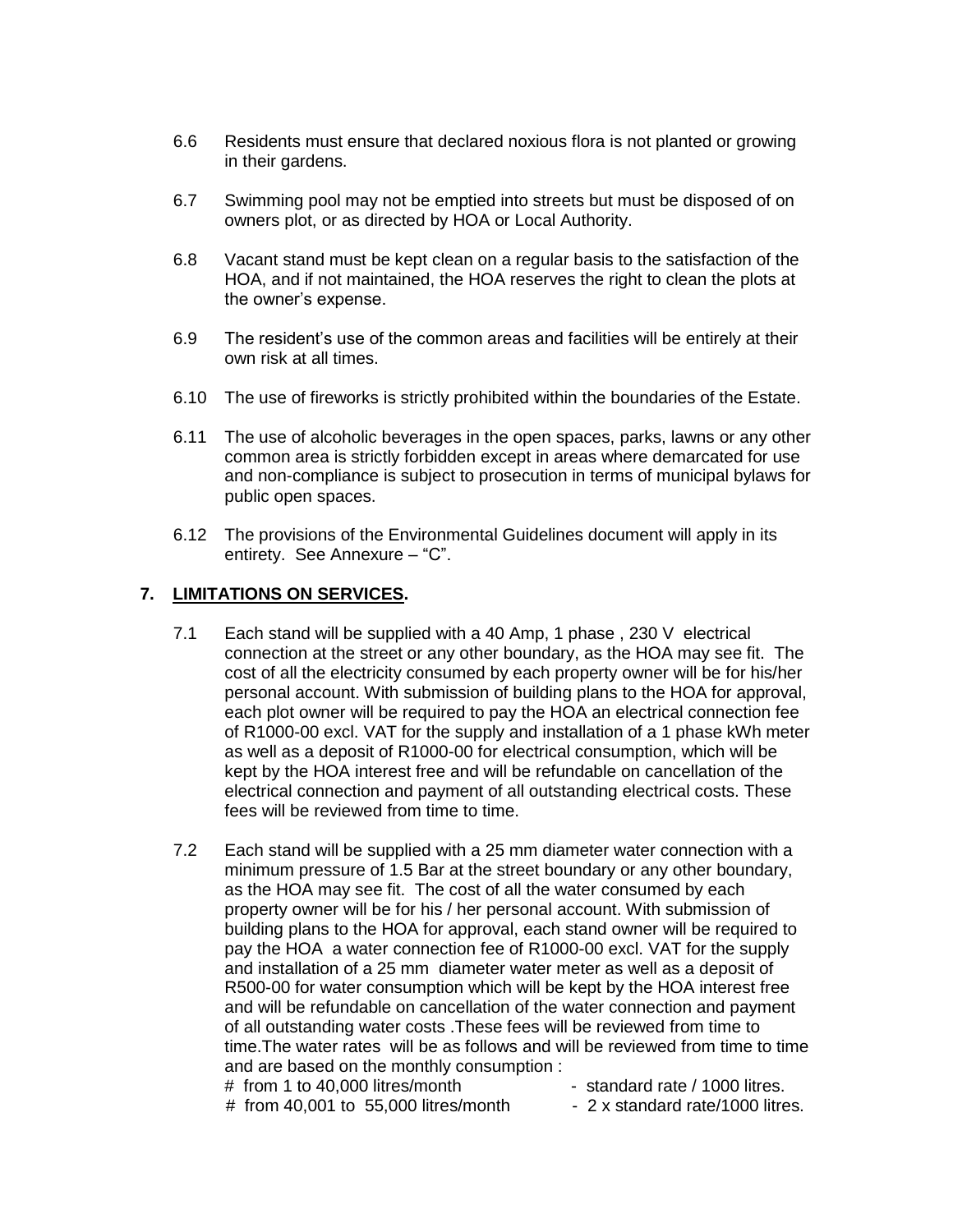- # from 55,001 to 70,000 litres/month  $\blacksquare$  4 x standard rate/1000 litres.
- 
- # above 70,000 litres/month 6 x standard rate/1000 litres.
- 7.3 All the properties will have a sewer connection point, connected to a central sewer network. The sewer connection fee, which is payable to the HOA when plans are submitted to the HOA for approval, will be R1000-00 excl. VAT. The central sewer plan will be available from the architects offices situated at Sable Hills offices in the estate.
- 7.4 Each stand will be supplied with a 25mm diameter telephone sleeve connection at the street boundary or any other boundary as the HOA may see fit. This connection will be used for the telephone as well as security system connection to each stand.
- 7.5 These services in future may be taken over and managed by the local authority and changes made at their discretion after consultation with the HOA.

### **8. SECURITY.**

- 8.1 The security guards may not be abused under any circumstances.
- 8.2 Security protocol at the gate must be adhered to at all times. The security guards have the right to stop and search any incoming or outgoing vehicles and/or people at their discretion.
- 8.3 The I.D. card system for permanent workers, temporary workers, contractors and sub-contractors must be conscientiously enforced by every owner with respect to people in his/her employ.
- 8.4 Every owner must request visitors to adhere to security protocol and residents are requested to always treat the security personnel in a cooperative and courteous manner.
- 8.5 Every owner must ensure that contractors in his employ adhere specifically to the security stipulations of the Building Activity Guidelines (Annexure – "B").
- 8.6 All attempts at burglary or instances of fence jumping must be reported to a member of the security staff, and/or Security Sub-committee.
- 8.7 Security is an attitude, be aware that you need to enforce and apply security to make it work. Do not hesitate to question suspicious persons not displaying I.D. cards.
	- NOTE: All occupants are advised to install a home security system as soon as possible after taking occupation of their homes, and to link the system to the responsible company appointed by the HOA.
- 8.8 Should residents purchase burglar alarm systems for their residences, they are required to be compatible with the electronics of the Estate security system. The HOA will guide the residents on the security systems approved for the estate.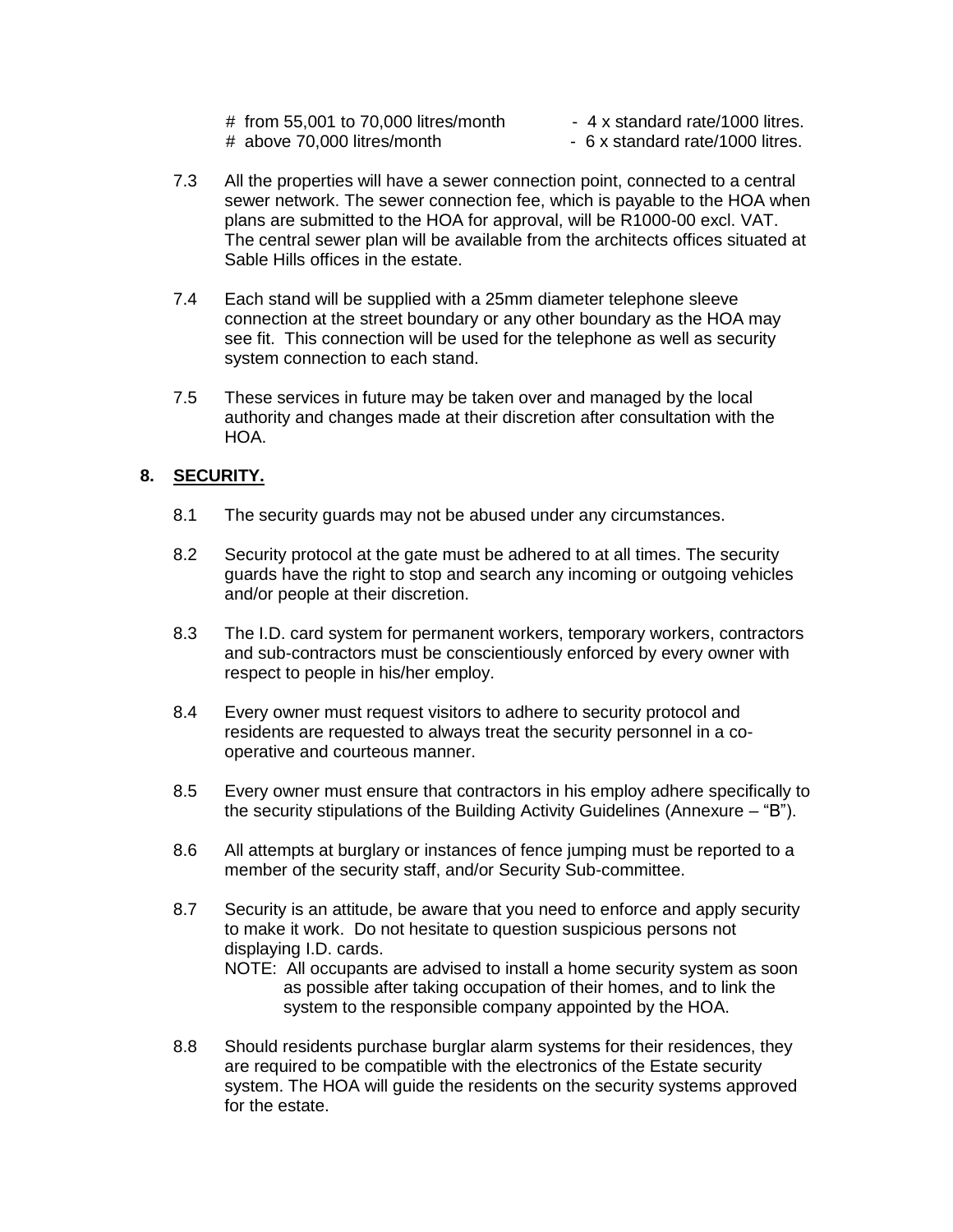- 8.9 The onus shall be on the owners at all times to see to his or her own safety when walking or jogging, or otherwise using any public area, and no liability for the consequences of any injury sustained shall be incurred by the HOA.
- 8.10 The Estate will be manned 24 hours a day and residents, when issued with security stickers, must attach the stickers to motor vehicle windscreens. All vehicles, boats, quad bikes and motor cycles will be issued with such a sticker for easy identification by the security personnel and estate management.
- 8.11 The security centre at the gatehouse must be advised in advance of pending arrival of visitors where possible, in particular vehicle registration numbers and address of property to be visited, should be provided.
- 8.12 The Estate will be patrolled on a random basis by security guards.
- 8.13 The security in Sable Hills Waterfront Estate will enjoy the highest priority and the aim is that all residents in the Estate must have complete freedom of movement at all times. This will be achieved through, amongst others, the following security rulings:
	- 8.13.1 A electrified security wall along the public road and a game fence along the other boundaries. This security measure might be upgraded in the near future. The electric fence may be in future upgraded to make provision for the fence to be divided into different zones.
	- 8.13.2 Security gates and booms (both for residents and visitors) will be manned 24 hours per day by the security guards.
	- 8.13.3 The Security Gate House will be linked to each residence by way of a "Mircon" telephone intercom system, so that NO unauthorised person will be able to enter the Estate without the permission of a home owner.
	- 8.13.4 NO vehicle will be able to enter or leave the Estate without an approved access permit.
	- 8.13.5 NO person, other than a resident, will be able to enter or leave the Estate without an approved casual employee I.D. card.
	- 8.13.6 See Annexure-"B" for more details on security during construction activities.
	- 8.13.7 Residents are strongly advised to acquire the following Telkom Plus facilities on their residential telephone to enhance the security operation:
		- a) call waiting
		- b) call forwarding (or follow me)
		- c) or any other system to be advised.
	- 8.13.8 Residents are to note that the electrified perimeter fence serves as a deterrent and detection function and is not guaranteed to prevent a determined attempt at intrusion in to the Estate.
	- 8.13.9 These security rules will be compulsory for all homeowners in the Estate.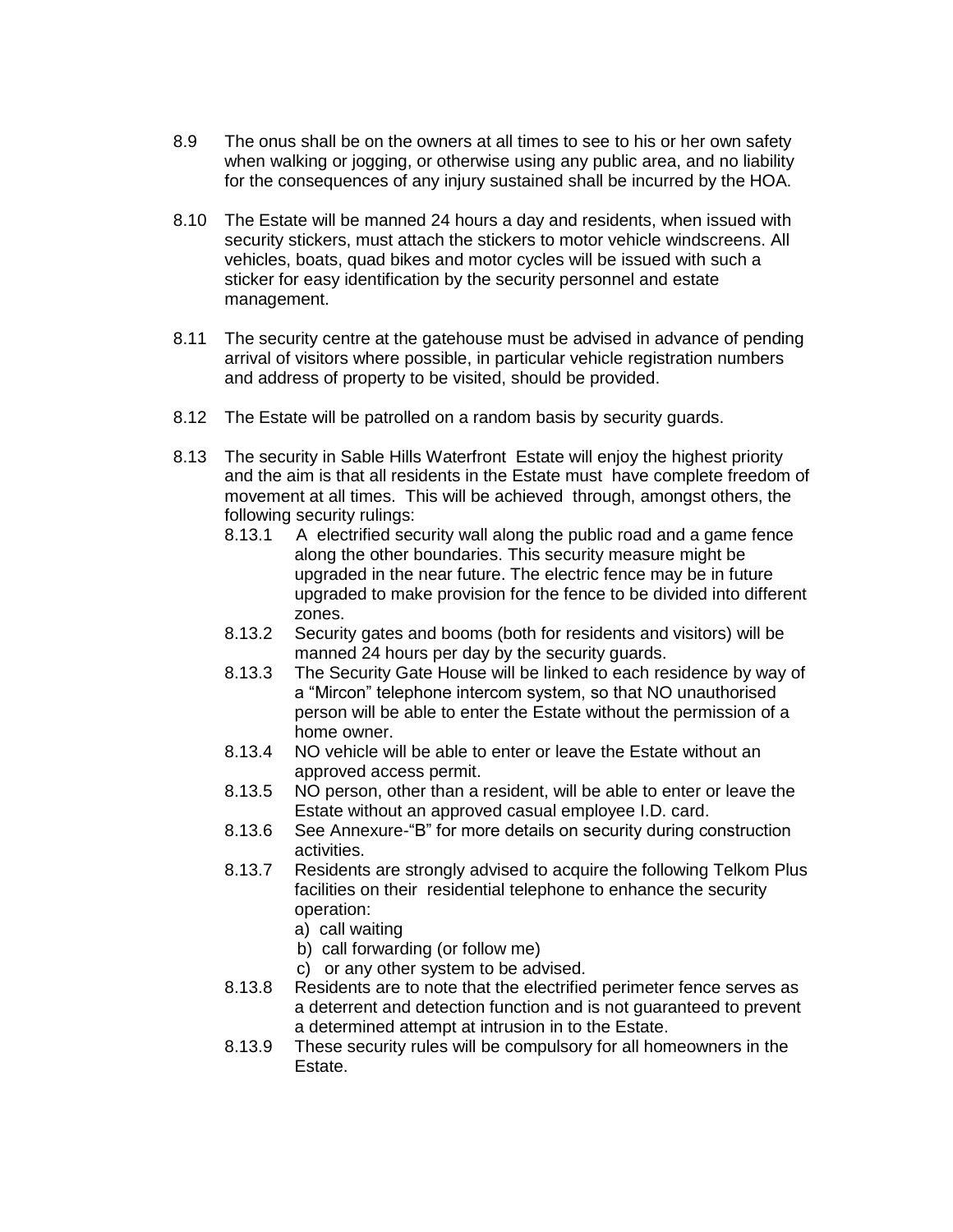### **9. TENANTS, VISITORS, CONTRACTORS AND EMPLOYEES.**

- 9.1 Should any owner let his property, he shall in writing advice the HOA in advance of occupation the name of the Lessee, and the period of such lease. The owner shall inform the Lessee of all HOA Rules and other regulations, and bind the Lessee to adhere to such rules.
- 9.2 The occupiers of any property within the Estate are liable for the conduct of their visitors, contractors and employees, and must ensure that such parties adhere to the HOA Rules.
- 9.3 All owners must ensure that the contractors in their employ have signed a Contractor's code of conduct prior to commencement of work, and that they adhere to the stipulations of the contract at all times.

### **10. PETS.**

- 10.1 A maximum of two pets will be permitted on any plot in the Estate with the written permission of the HOA . These pets must be kept within the stand area. No pets are allowed to roam the Estate. Should any excrement be deposited in a common area or public area, then the immediate removal thereof shall be the sole responsibility of the proud owner of the pet. The HOA reserves the right to request the owner to remove his pet should it become a nuisance within the Estate. All pets outside of the stand area must be walked on a leash and every pet must wear a collar with a tag indicating the name, plot number and telephone number of the owner.
- 10.2 No aviaries, poultry, pigeons, wild animals or livestock will be permitted in the Estate without the prior permission of the HOA.

### **11. LETTING AND RESELLING PROPERTY.**

- 11.1 Should any owner want to sell or lease his property, we encourage the appointment of an accredited Estate Agent to manage the sale or lease.
- 11.2 The accredited agent must ensure that the buyer/lessee is informed about and received a copy of the HOA Rules, Architectural Guidelines, Building Activity Guidelines, Environmental Guidelines and any other administrative regulations applicable at the time. The accredited agent must at all times accompany the prospect to the owners home with prior appointments agreed and the security personnel made aware of this.
- 11.3 A clearance certificate must be obtained from the HOA prior to any transfer of property.
- 11.4 The seller or lessor of a property in the Estate shall ensure that the sale/lease agreement contains the following clauses:

#### **A. SALES**

1. HOMEOWNERS ASSOCIATION.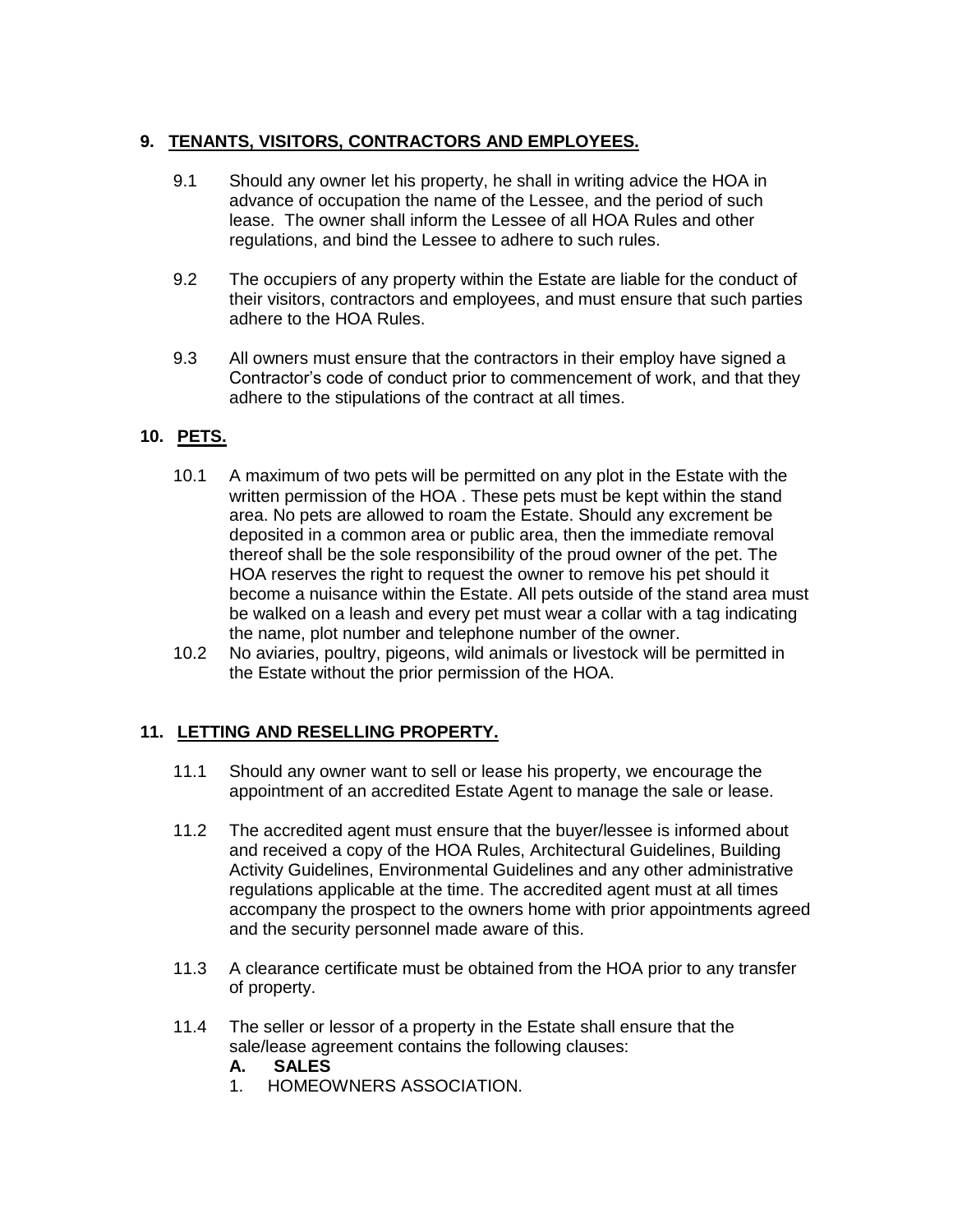- 1.1 The Purchaser acknowledges that he is required, upon registration of the property into his name, to become a member of the Sable Hills Waterfront Estate HOA, and agrees to do so subject to the Memorandum and Articles of Association of such association.
- 2. CONDITIONS OF TITLE.
- 2.1 The Seller or Lessor shall be entitled to procure that, in addition to all other conditions of title be inserted in the Deed of Transfer, in terms of which the Purchaser takes title to the property: "Every owner of the erf, or any subdivision thereof, or any interest therein, shall become and shall remain a Member of the Homeowners Association and be subject to its constitution, until he ceases to be an owner as aforesaid. Neither the erf, nor any subdivision thereof, or any interest therein, nor any unit thereon, shall be transferred to any person who has not bound himself to the satisfaction of such Association to become a Member of the Homeowners Association".
- 2.2 "The owner of the erf, or any subdivision thereof, or any interest therein, shall not be entitled to transfer the erf or any subdivision thereof, or interest therein, or any unit thereon, without a Clearance Certificate from the Homeowners Association have been complied with."
- 2.3 The terms "Homeowners Association" in the aforesaid conditions of the Town Establishment shall mean the SABLE HILLS WATERFRONT ESTATE HOMEOWNERS ASSOCIATION (incorporated Association not for gain). In the event of the Registrar of Deeds requiring the amendment of such conditions, in any manner in order to effect registration of same, the purchaser of same hereby agrees that the buyer is informed about and receives a copy of the following: # HOA Rules and Regulations
	- # Architectural Guidelines (Annexure -"A")
	- # Building Activity Guidelines (Annexure -"B")
	- # Environmental Guidelines (Annexure -"C")
	- # Alien Weeds and Invasive Plants (Annexure "C1")
	- # Irrigation Guidelines (Annexure "C2")
	- # Standard SALI Landscape Specification (Annexure "C3")
	- # Water Wise Principles (Annexure "C4")
	- # Site Development Plan (Annexure "C5")
	- # Water Rules (Annexure "D")
	- and any other administrative regulations applicable at the time.
- 2.4 All Sectional Title and Real Right owners will adhere to all the rules and regulations as stipulated in the above annexure A-D. The body corporate will have the same vote as one full title stand on the HOA.

### **B. LEASE.**

1. The Lessee acknowledges upon occupation of the premises, that he or she and his / her family, visitors and servants shall adhere to the rules and regulations as contained in this document.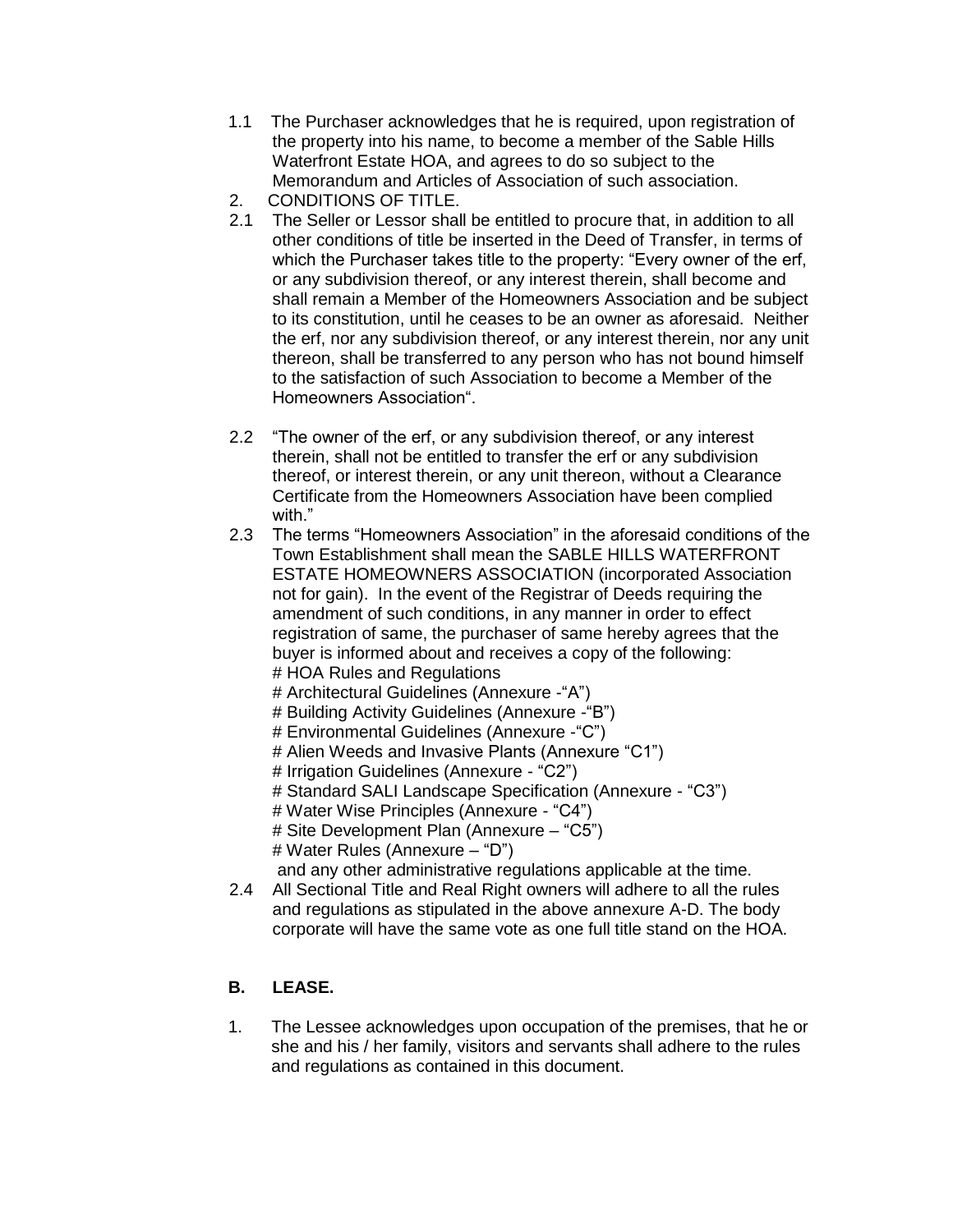2. The lessor must personally ensure that the lessee receives a copy of the HOA Rules, and any other administrative regulations applicable at the time and binds his lessee to the rules and regulations of the lease.

### **12. ACCREDITATION OF ESTATE AGENTS.**

- 12.1 An Estate Agent is accredited after signing an agreement with the HOA, that such agent will abide by the stipulated procedures applicable to the sale and/or lease of the property in the Estate, and after having been inducted with respect to the concepts, rules and conditions under which a buyer and/or lessee purchase and/or leases the property in the Sable Hills Waterfront Estate.
- 12.2 Accreditation of Estate Agents may be reviewed by the HOA from time to time.
- 12.3 The directors of the HOA reserves the right to withdraw the agents' accreditation as deemed fit.
- 12.4 Agents may only operate on a "By Appointment" basis, and must personally accompany a prospective buyer or lessee and are not allowed to erect any "For Sale" or "To Let" signage boards, unless approved by the HOA.

### **13. BUSINESS ACTIVITY.**

- 13.1 Any member of the HOA, or resident, wishing to conduct any business on his/her property must apply in writing to the HOA to conduct such business. The HOA will consider the application on merit, after taking into consideration the following:
	- 13.1.1 The compliance with Municipal by-laws.
	- 13.1.2 Increased traffic.
	- 13.1.3 Parking employees and customers.
	- 13.1.4 Signage.
	- 13.1.5 Disturbance to other residents and community as a whole.
	- 13.1.6 Number of employees , hours of business , etc
- 13.2 The decision of the HOA and its Directors will be final and binding.

#### **14. ADMINISTRATION.**

- 14.1 All levies determined by the Directors' sole and absolute discretion are due and payable on or before the  $7<sup>th</sup>$  (seventh) of each and every calendar month.
- 14.2 Interest at prime bank interest rates plus 3% will be raised on all accounts in arrears. Any arrears over R1000-00 or 60 days will be handed to attorneys for collection.
- 14.3 A further penalty, to be determined from time to time, may be imposed on any accounts unpaid after 60 days.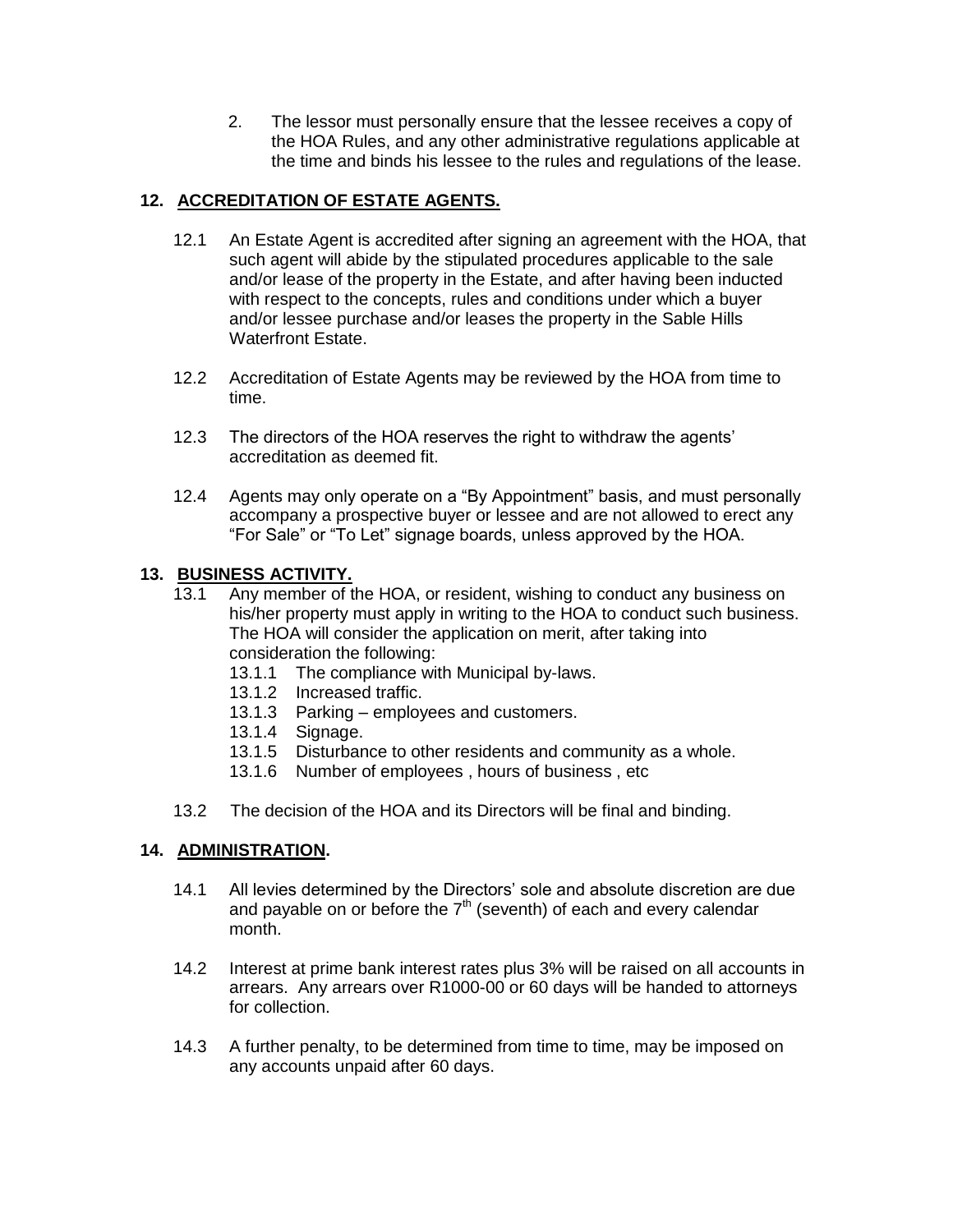14.4 The Directors have the right to fine transgressors where any of the rules as stipulated by the HOA from time to time have been broken. Such fines will form part of the levy and be due and payable on due date of payment of the levy.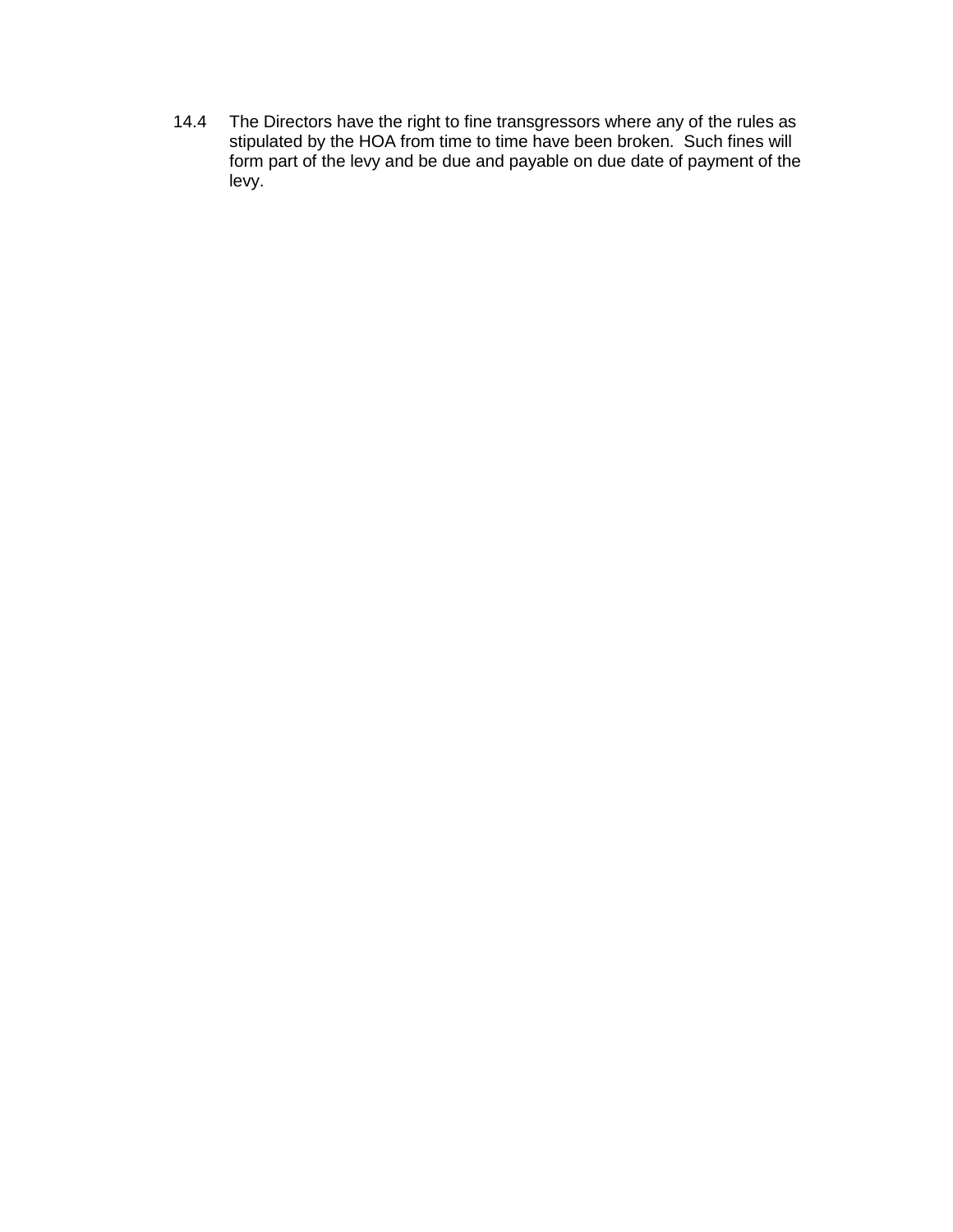#### **15. GENERAL.**

- 15.1 All common properties are for the use of all the residents of the Estate.
- 15.2 The residents, their visitors and employees may use the common areas and facilities at their own risk.
- 15.3 The boat launch ramp and boat jetties are for the sole use of the residents with a boat permit (as issued by Gauteng Provincial Dept. of Public Transport, Roads and Works) together with an approved Boat Permit, as issued by the HOA. All water user must comply with all the rules and regulations as issued by Gauteng Provincial Dept. of Public Transport, Roads and Works on the use of the Dam. See Annexure – "D" for the Rules and Regulations . Boats and Jet Ski's will be allowed on the water as per the kwota allocated to the Estate by the Dept. of Water Affairs and Forestry. The zoning and guide plan for Roodeplaat Dam is available at HOA .
- 15.4 Boats may only be launched and used between the following hours:

| # May to August               | 07h00 till 18h00 |
|-------------------------------|------------------|
| # September to April          | 06h00 till 19h00 |
| # Sundays and public holidays | 07h00 till 18h00 |

- 15.5 "Jet Skis" or other water craft with two stroke motors will be allowed to be launched or used in the waters of the Estate and are under the same permit conditions as described for boats under clause 15.3. Failure to abide by this rule will result in vessel banned from being launched.
- 15.6 Angling is allowed all along the waters edge of the Estate. An official Provincial Angling Licence will however be required, as well as membership to the Sable Hills Waterfront Estate Angling Club. See the Roodeplaat Dam Rules and Regulations at the HOA.
- 15.7 Wild life will roam freely throughout the Estate, and may not be fed, chased, trapped or hunted. The game & wildlife remains the property of the developer, and will be managed at his discretion. Birds may not be chased, trapped or hunted in the Estate except for Indian Mya birds which are seen as intruders to the common bird live on the Estate. These birds will be exterminated by the responsible person appointed to perform this for and on behalf of the HOA.
- 15.8 All the properties will be subject to two 2m servitudes on any two boundaries other than the street boundary, in favour of the HOA for the purpose of existing or future services.
- 15.9 The rights and restrictions of each stand are written into the conditions of establishment of the proposed town and will be available from the architect on request.